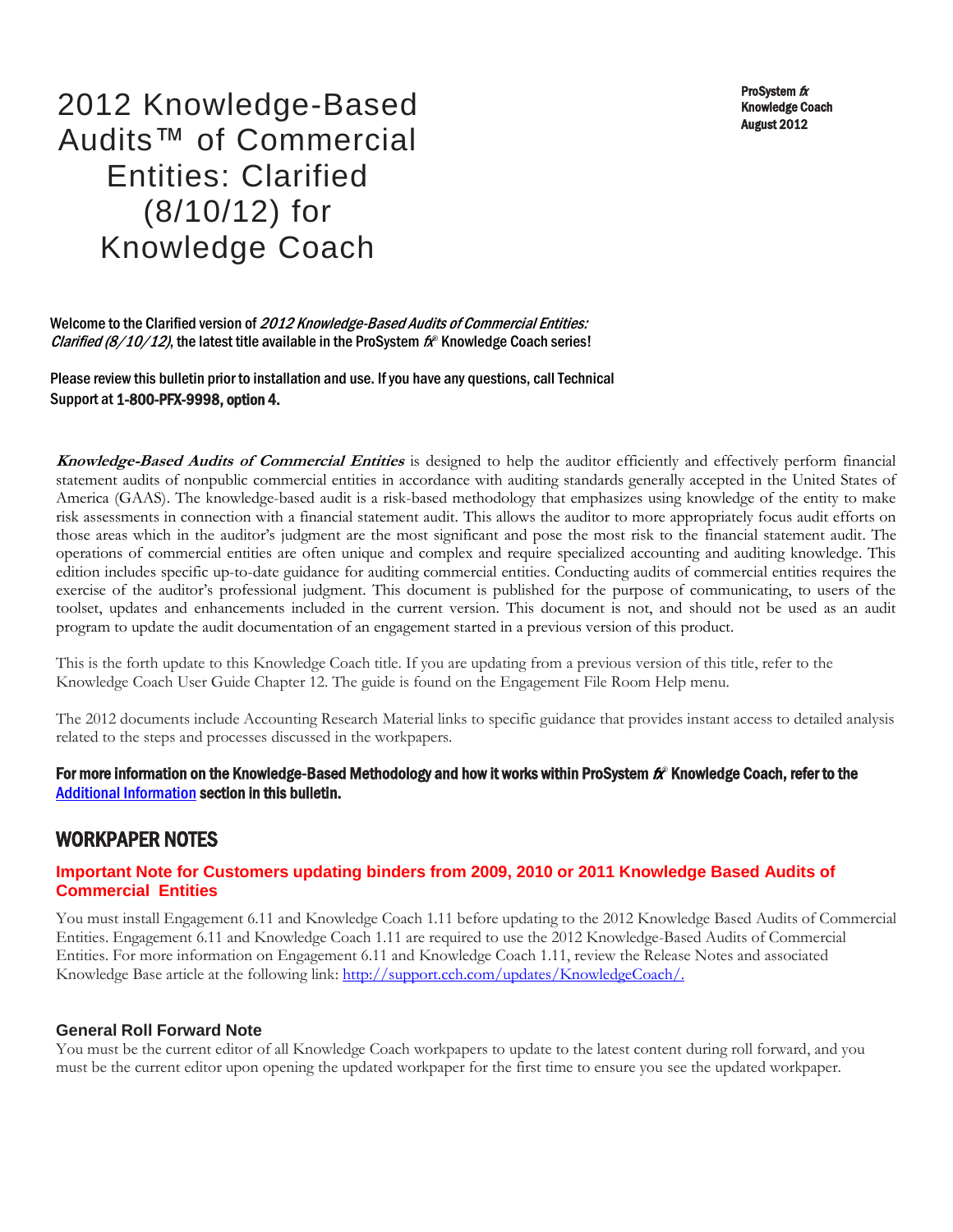The **2012** *Knowledge-Based Audits of Commercial Entities* has been updated to help auditors conduct audit engagements in accordance with the new clarified and redrafted auditing standards resulting from the ASB's Clarity Project and pending auditing standards and guidance, including the requirements of SASs 122, 123, 124, 125 and 126. The clarified SASs are effective for audits of financial statements for periods ending on or after December 15, 2012. You should not update to this title until you are performing and audit in compliance with these standards. Many new tips and examples have been incorporated. The 2012 tools include links to specific guidance that provides instant access to detailed analysis related to the steps and processes discussed in the workpapers. Also included is a revised financial statement disclosures checklist that provides a centralized resource of the current required and recommended GAAP disclosures and key presentation items, using the style referencing under the FASB Accounting Standards Codification™.

The 2012 edition of *Knowledge-Based Audits of Commercial Entities* is current through SAS-126, *The Auditor's Consideration of An Entity's Ability to Continue as a Going Concern (Redrafted).*

#### **Specific Program Enhancements**

For more information on specific program enhancements, review the 2012 Commercial Entities Overview for Knowledge Coach users available at the following link or in the binder through the RES-KCO workpaper. [http://support.cch.com/updates/KnowledgeCoach/pdf/guides\\_tab/2012%20Commercial%20Entities%20Title%20Overview%20](http://support.cch.com/updates/KnowledgeCoach/pdf/guides_tab/2012%20Commercial%20Entities%20Title%20Overview%20for%20Knowledge%20Coach%20Users.pdf) [for%20Knowledge%20Coach%20Users.pdf](http://support.cch.com/updates/KnowledgeCoach/pdf/guides_tab/2012%20Commercial%20Entities%20Title%20Overview%20for%20Knowledge%20Coach%20Users.pdf)

#### **In addition, forms and practice aids throughout have been updated to include new examples and tips and, where applicable, to take into account:**

New literature, standards, and developments, reflected in the following current audit and accounting guidance:

Statements on Auditing Standards (SASs): SAS-122 *Clarification and Recodification* SAS-123 *Omnibus Statement on Auditing Standards - 2011* SAS-124 *Financial Statements Prepared in Accordance with a Financial Reporting Framework Generally Accepted in Another Country* SAS-125 *Alert That Restricts the Use of the Auditor's Written Communication* SAS-126 *The Auditor's Consideration of an Entity's Ability to Continue as a Going Concern (Redrafted)*

AICPA Statement on Quality Control Standards No. 8, *A Firm's System of Quality Control (Redrafted)*

FASB Accounting Standards Codification (through June 30, 2012), up to and including Accounting Standards Update (ASU) No. 2012-02, *Intangibles—Goodwill and Other* (Topic 350).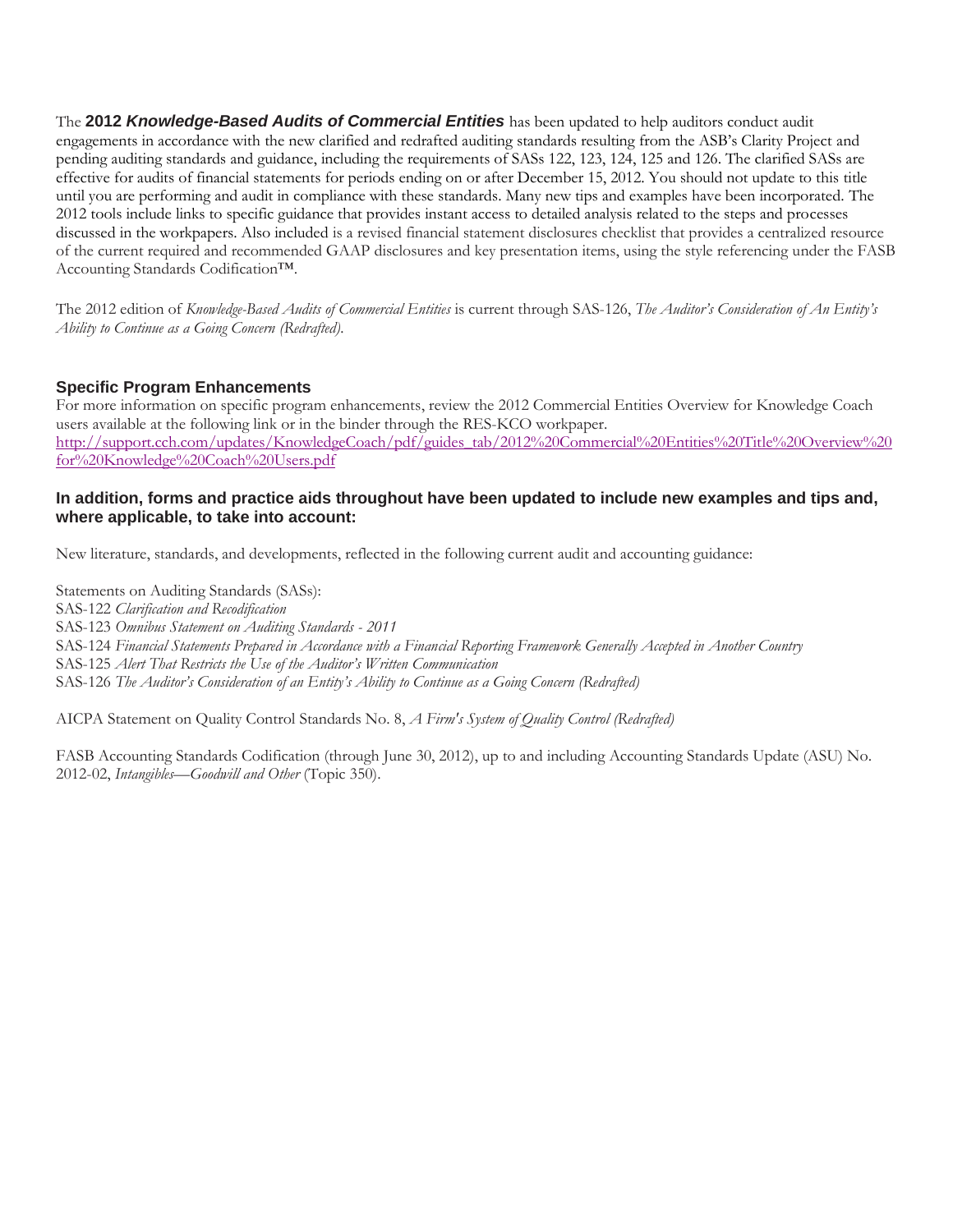## <span id="page-2-0"></span>**Additional Information on Knowledge Coach and the KBA Methodology**

### **KBA Methodology**

**Knowledge-Based**™ **Methodology** allows the results of one set of procedures to become the input for the next. The key components of the KBA methodology include:

- An **Overview** that guides auditors through the methodology.
- Customizable **Audit Programs** that take auditors through related steps and procedures.
- **Practice Aids** to help auditors complete steps or processes outlined in the Knowledge-Based Audit documents and Audit Programs.
- **Auditor's Reports** that provide a variety of sample auditor's opinions on audited financial statements.
- **Correspondence** documents that provide sample letters to be used to comply with GAAS requirements and in many other common situations.
- **Knowledge-Based Audit** documents, integral to the risk assessment and overall audit processes, which contain steps and procedures required by GAAS.

The **AICPA's Auditing Standards Board's Risk Assessment Standards -** The practice aids and tools in the **2012 Edition of Knowledge-Based Audits of Commercial Entities** are designed around the AICPA's risk assessment standards to assist auditors of nonpublic entities by:

- Facilitating compliance with GAAS;
- Encouraging more effective audits through tailored audit programs and comprehensive practice aids;
- Helping auditors to focus on and respond to identified risks; and
- Enhancing audit documentation.

# **ProSystem** *fx***® Knowledge Coach**

**ProSystem** *fx***® Knowledge Coach** functionality allows auditors to use the Knowledge-Based-Audit methodology more efficiently by eliminating the need for duplicate entry of the same information, tailoring audit documentation to each particular engagement, and documenting the link between risks identified and procedures performed. **AUD-100 Tailoring Question Workpaper** is a document in Knowledge Coach that presents engagement-level questions designed to aid in tailoring the engagement documentation to fit each client. Completing the questions helps the auditor avoid duplication and unnecessary workpapers.

Before you begin your audit, please review the guidance in **AUD-101 Overall Audit Program**. This workpaper is intended to be your road map through a Knowledge-Based Audit methodology. You should start your audit with **AUD-100 Tailoring Question Workpaper** and **AUD-101 Overall Audit Program**.

**Risks** can be captured via the Risk Summary task pane from any Knowledge Coach workpaper by the current editor of **KBA-502 Summary of Risk Assessments**. This allows the user to continuously assess risks during the engagement. Several workpapers prompt the consideration of the presence of risks, but the Risk Summary task pane must be used to document those risks. All documented risks flow to the Risk Summary. To ensure risks show in findings tables, make sure to check the "workpaper identified in" field of the Risk pane.

**Information Flow** helps cut down on the time spent duplicating information across forms. In addition, the flow of consistent information ensures that information and updates to information are not missed between workpapers. Drill-down functionality helps the user navigate quickly to the source of the information, aiding in the review of the audit file.

**Diagnostics** help keep track of unresolved issues like unanswered questions, incomplete risks, program steps not linked to risks or relevant assertions, missing workpaper, and more. Diagnostics now show when a form table has not been answered (i.e. tables in **KBA-101 Overall Audit Strategy** that are added by the tailoring questions in **AUD-100 Tailoring Question Workpaper**).

**Links to Accounting Research Manager (ARM)-**If you subscribe to an ARM library that includes audit content, you can link directly to source material from Resources within Knowledge Coach documents. These links have been updated to reference to the accounting standards under the FASB Accounting Standards Codifications and the auditing standards issued by the AICPA.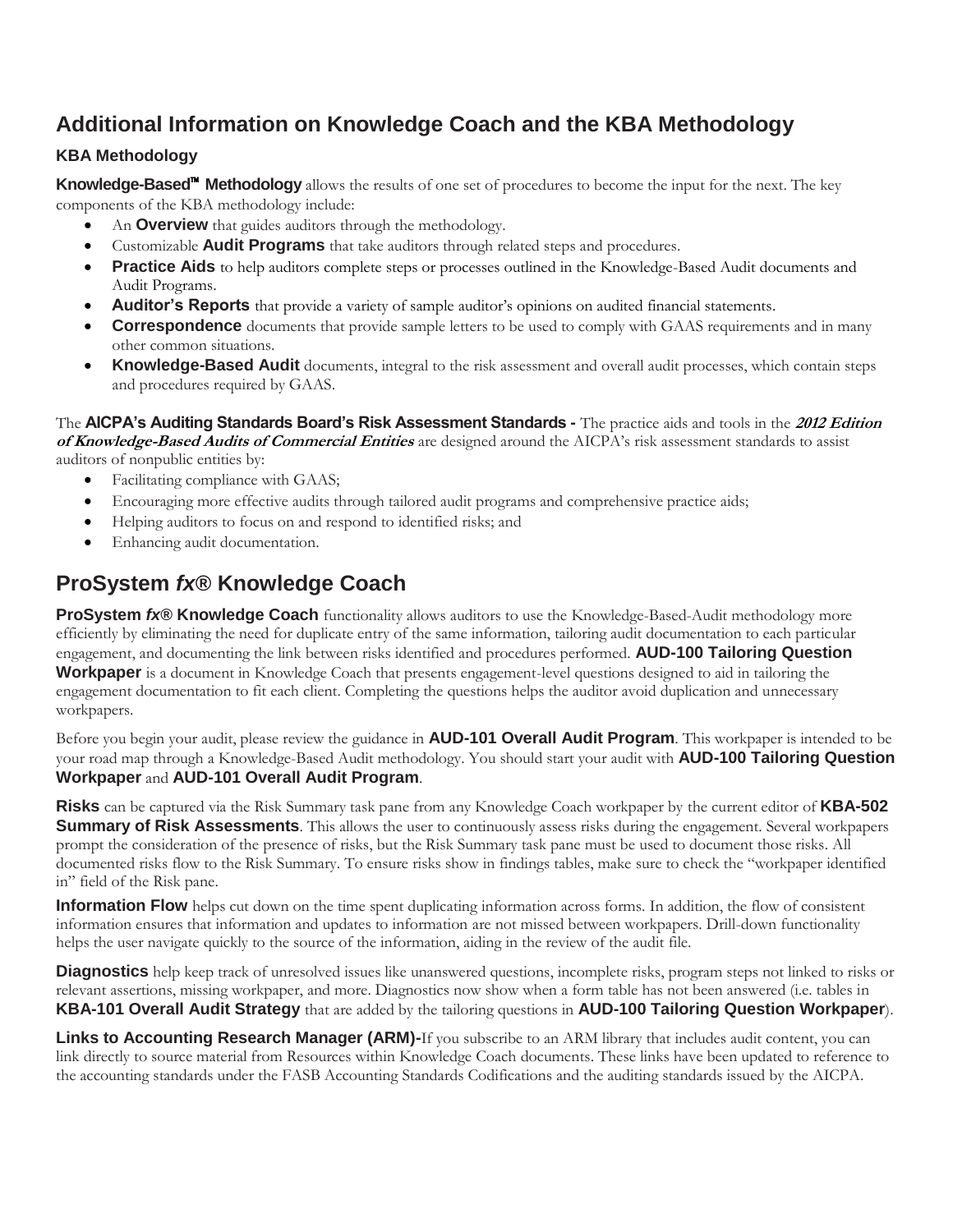Also, if you subscribe to the *Knowledge-Based Audits of Commercial Entities Guide* on ARM, you can take advantage of brand new links to the audit guide material from within the Knowledge Coach documents.

**Interpretive Guidance** is integrated into each Knowledge Coach template through the Tips view of each new task pane. Informational features include Practice Points, Examples, Optional Workpapers, and Resources to help auditors work more effectively and efficiently. We have also added the ability to navigate from Resources within a document or the tip pane directly to CCH's Accounting Research Manager and industry audit guides by simply clicking on the Reference.

#### Important Notes

- Make sure to save changes to workpapers before closing the workpaper or the binder to ensure data is correctly updated.
- If your Current Editor Knowledge Coach MS Word workpapers become read-only or crash, please do the following:
	- o Keep the binder with the affected workpapers open.
	- o Contact Customer Service at 1-800-PFX-9998, option 4 to obtain a repair utility.
- Knowledge Coach cannot be used within the Shared File Room (SFR) feature of Engagement. However, Knowledge Coach workpapers can be shared across team members through check in, check out, workpaper assignment, syncing to the central file room and through peer-to-peer sync in the same way other Engagement workpapers are shared.

#### System Requirements

- This title MUST be used with ProSystem *fx* Engagement version 6.11 and higher. If you are upgrading from ProSystem *fx*  Engagement 6.0, 6.1, 6.1.2, 6.5, or 6.8 please contact Technical Support at 1-800-PFX-9998, option 4 for detailed instructions.
- A minimum of 4GB of RAM is required for optimal performance when opening and navigating through ProSystem *fx*  Knowledge Coach documents.

#### Download Instructions

Download the *2012 Knowledge-Based Audits of Commercial Entities* from the **ProSystem fx Knowledge Coach Updates** section of the ProSystem *fx* Engagement Support Web site at the following URL: [http://support.cch.com/updates/KnowledgeCoach,](http://support.cch.com/updates/KnowledgeCoach) then select the **Knowledge Coach Series** and **Download file** link next to the **2012 Knowledge-Based Audits of Commercial Entities.** On some occasions the content package file (.KCP) has downloaded with the extension changed to .ZIP. If this occurs, please change the extension of the downloaded file to KCP using all capital letters.

**Important**: ProSystem *fx* Engagement version 6.11 or higher must be installed on the computer in order to install this Knowledge Coach title. Additional requirements include Microsoft Office 2007, Microsoft Office 2003 Primary Interop Assemblies (PIA) and Visual Studios 2005 Tools for Office Second Edition Runtime (VSTOR).

The following 2012 Knowledge-Based Audits of Commercial Entities: Clarified (7/23/12).KCP download is a proprietary file that must be installed from within Engagement. Save this KCP file to a location on your local drive, extract it, and follow the Installation Instructions included in the Release Bulletin.

#### Installation Instructions

Once you have downloaded your Knowledge Coach title, you will need to add it to the list of titles within ProSystem *fx*  Engagement. The only additional system requirement is approximately 75MB of disk space to store your Knowledge Coach program content files. Please refer to the ProSystem *fx* Engagement with Knowledge Coach Release Notes for any other system requirements.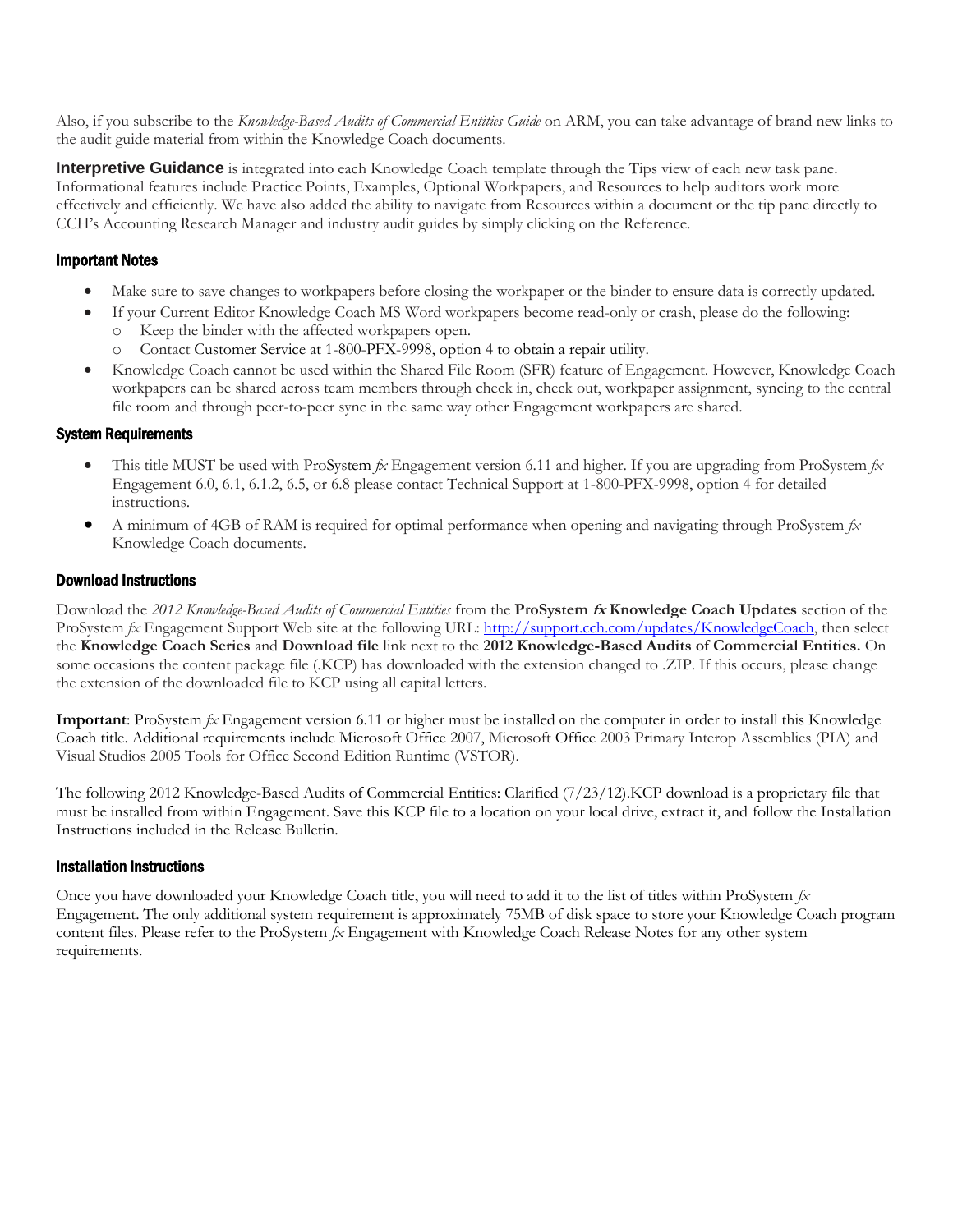After downloading the *2012 Knowledge-Based Audits of Commercial Entities* titles, do the following:

- 1. Launch the ProSystem *fx* Engagement Workpaper Management application so that the Local File Room is displayed. Select **Tools > Knowledge Coach Titles**.
	- The Knowledge Coach Titles window will be displayed.
- 2. Choose **Add Title**.
- 3. Browse to the title package file (\*.KCP) that you previously downloaded and extracted from the ProSystem *fx*  Knowledge Coach Support Web site.
- 4. Choose **Open**.

The system will display a progress indicator while the title package is added. You will receive a message that the title has been successfully installed once the process is complete.

Once the title is added, you must release it, so that other staff members in your firm can use it. You may also wish to "unrelease" previous versions of the title.

To unrelease a title:

- 1. Select a version of the KBA Commercial Entities title.
- 2. Choose **Unrelease Title**. The date will be removed from the *Date released* column and staff that do not have the staff group property right to insert unreleased titles will not be able to insert the unreleased titles into a binder.

**Note**: You can determine this access in the **ProSystem fx Engagement Admin** module by selecting a staff group and choosing **File > Properties > Content** "Insert Knowledge Coach workpapers from unreleased titles" option.

To release a title:

- 1. Select one of the Knowledge Coach titles in the list that has been added but is not yet released.
- 2. Choose **Release Title**. The current date and time will be displayed in the *Date released* column, and the status will change to "Released."

**Note:** You must add and assign a Knowledge Coach module as well as the Knowledge Tools title license in the ProSystem *fx* Engagement Administrator before using the workpapers.

**Important:** Once the *2012 Knowledge-Based Audits of Commercial Entities* titles have been added and released, they will be automatically deployed to other staff members when they login to the "Office" location, or when they synchronize a binder that contains Knowledge Coach workpapers from this title.

#### Online Permission Key

Permission key files may be downloaded from our Web site a[t http://tax.cchgroup.com](http://tax.cchgroup.com/) or when adding or updating the new licenses within ProSystem *fx* Engagement with Knowledge Coach version 6.11 and higher. After updating the license file in the ProSystem *fx* Engagement Admin module, licenses need to be assigned to the staff who will use 2012 *Knowledge-Based Audits of Commercial Entities*.

If you have not already established a Single Sign-on (SSO) account with Customer Service, we urge you to do so at this time.

Permission keys are no longer generally distributed via floppy diskette. You can choose to continue receiving the diskette by going to [http://tax.cchgroup.com/pfxsupport,](http://tax.cchgroup.com/pfxsupport) clicking the Firm Administration link, and making the appropriate selection (SSO access is required), or by contacting Customer Service at 1-800-PFX-9998, option 4.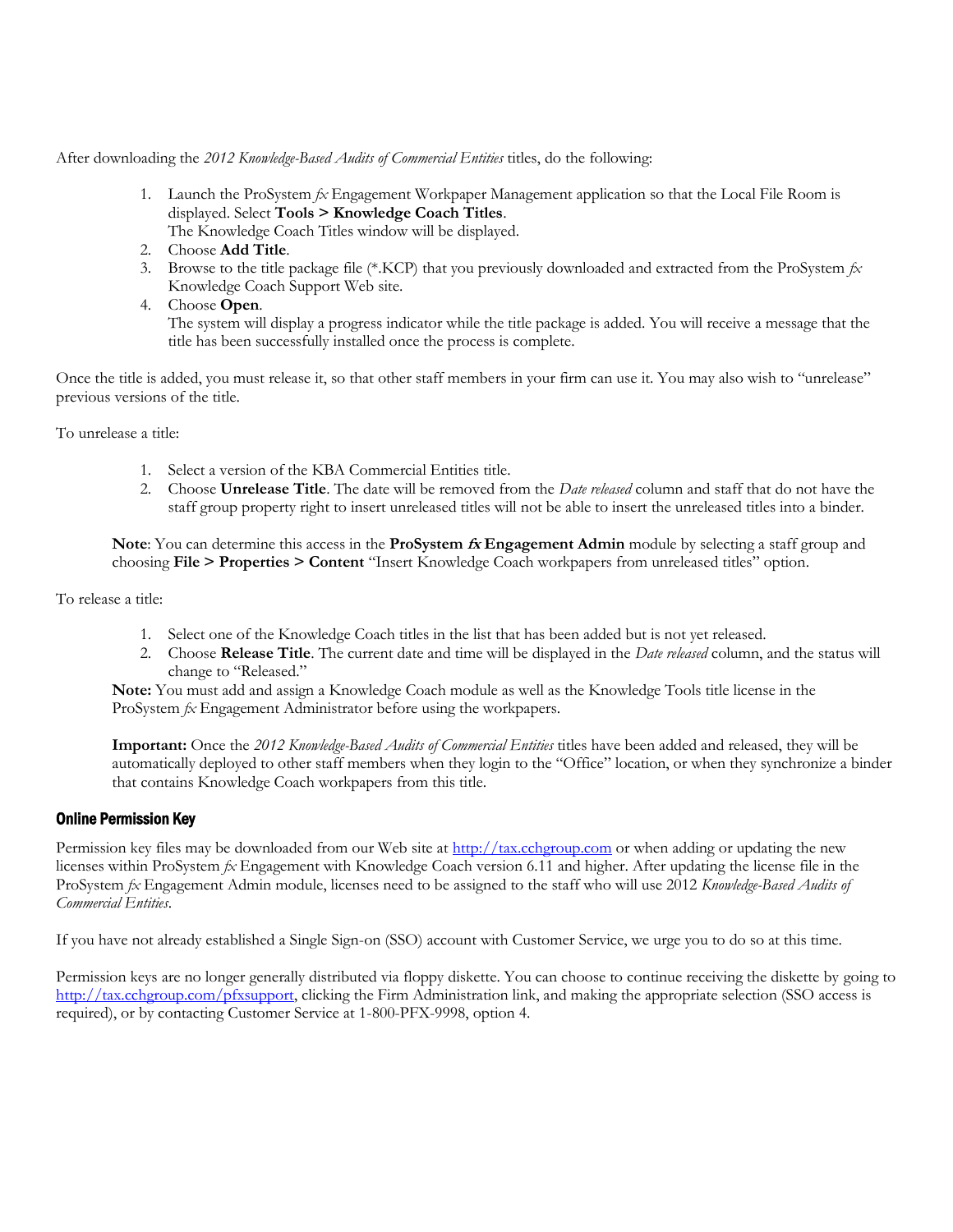#### Accounting Research Manager

CCH's Accounting Research Manager is the most comprehensive, up-to-date and objective online database of financial reporting literature. It includes all authoritative and proposed accounting, auditing, and SEC literature, plus independent, expert-written interpretive guidance.

Our Weekly Summary email newsletter highlights the key developments of the week, giving you assurance that you have the most current information. It provides links to new FASB, AICPA, SEC, EITF, and IASB authoritative and proposal-stage literature, plus guidance from financial reporting experts.

Our team of content experts updates the system on a daily basis, so you can stay as current as possible. What's more, our experts attend critical, standard-setting meetings and summarize the results for you, which means you'll learn of newly released literature and deliberations of current financial reporting projects as soon as they occur! Plus, you'll benefit from their easy-to-understand technical translations. Our expert's interpretations clearly lay out what the rules mean from your perspective.

Also available is the Knowledge-Based Audits of Commercial Entities, a guide that helps you comply with the most recent professional standards and guidance for the conduct of audits of nonpublic commercial entities and to integrate the use of nonpublic commercial entities practice aids, tools, and other resources with its guidance. This publication supplements and complements the Knowledge-Based documents that are available in Knowledge Coach.

With Accounting Research Manager, you maximize the efficiency of your research time, while enhancing your results. Learn more about our content, our experts, and how you can request your free trial by visiting [http://www.accountingresearchmanager.com.](http://www.accountingresearchmanager.com/)  You can also access the Accounting Research Manager Web site by selecting the item in ProSystem *fx* Engagement from the Guidance tab on the Shortcuts bar in the Binder window.

#### Links to Accounting Research Manager (ARM)

As indicated above, subscribers to an Accounting Research Manager library that includes source content can link directly to source material from references within Knowledge Coach workpapers. These links have been updated to reference the new Codification released by the FASB and available on ARM. The Codification on ARM is fully integrated with U.S. and international accounting standards, other non-authoritative materials and industry leading interpretive guidance.

#### Using Your Knowledge Coach Content

To use your Knowledge Coach Workpaper Templates, open a binder in ProSystem *fx* Engagement, select the workpaper tab into which you would like to insert the workpaper, and select **New Knowledge Coach Workpaper** from the toolbar or File menu. The New Knowledge Coach Workpaper dialog appears (*Figure 1*).

Select the New Knowledge Coach Title with the content you would like to use. You can only select titles you have installed. The information displayed changes to reflect the workpaper organization available for the selected title. Select the Knowledge Coach Workpaper Templates to insert into your binder and click **OK**. The **Selected Workpaper Properties** dialog appears. Each workpaper name is automatically loaded into the Name field. Add a workpaper index in the Index field and make any Name modifications you desire. You can also modify the tab location or the roll forward settings for each workpaper. Then click **OK**. The integrated Knowledge Coach workpaper is now inserted into your engagement binder. For



more information on how to use Knowledge Coach workpapers in your binder, see the Knowledge Coach User Guide.